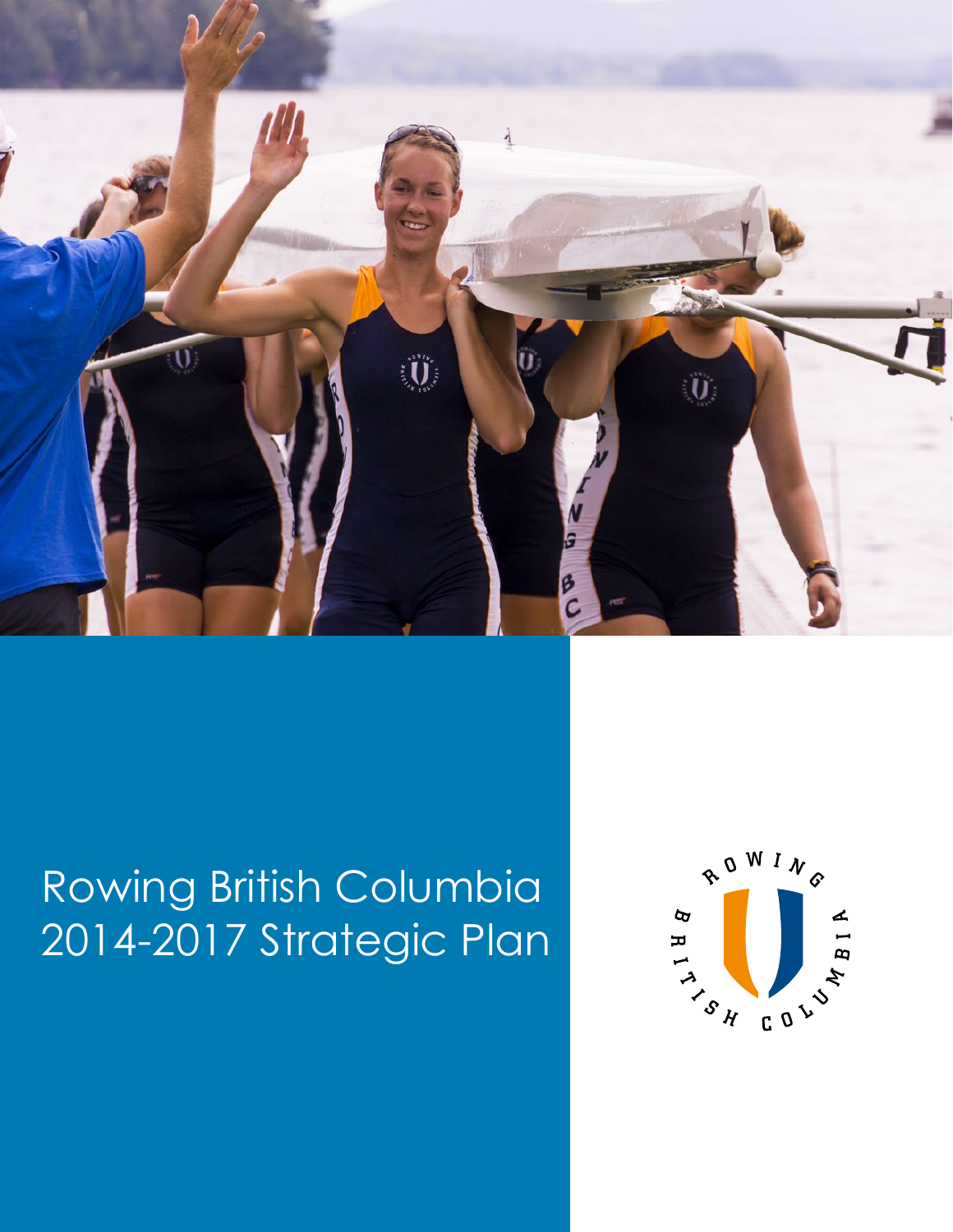# **Vision** British Columbia is the leading rowing community in Canada.

# **Mission**

To develop opportunities to support personal and collective excellence in rowing within British Columbia.

# **Values**

**Excellence:** We aim to improve all that we do and exceed the expectations of our membership.

**Integrity:** We are accountable and adhere to high ethical and professional standards with all decision making.

**Transparency:** We disclose information, opportunities, and decisions in a clear, open, accessible manner.

**Inclusivity:** We create an environment in which every individual is welcomed, respected and supported.

Across Canada, British Columbia has long been considered a driving force in rowing excellence. This reputation has been built upon Team BC's top performances at National regattas, the significant representation of BC athletes on Team Canada, and our access to year-round on-water rowing. Rowing BC understands the value of evaluating our progress and recognizes the need to set a clear direction moving forward to ensure continuity of our success.

Rowing BC has committed to deliver the initiatives outlined in this strategic plan by engaging our rowing community that consists of both veteran and developing athletes, coaches and volunteers. The combination of this commitment and the expertise available from within our province will position *Rowing BC as the leading rowing community in Canada.*

The development of our 2014-2017 Strategic Plan was guided by input from the Rowing BC board of directors, staff and committee members as well as feedback collected from the strategic plan survey delivered to all rowing participants in British Columbia. The many initiatives described throughout this document will refine our operations and in doing so, enable us to achieve what our members have identified as top priorities. Noteworthy is the focus on coach education to be delivered through our proposed coach mentorship program, and our enhanced communications approach that is in the early stages of implementation.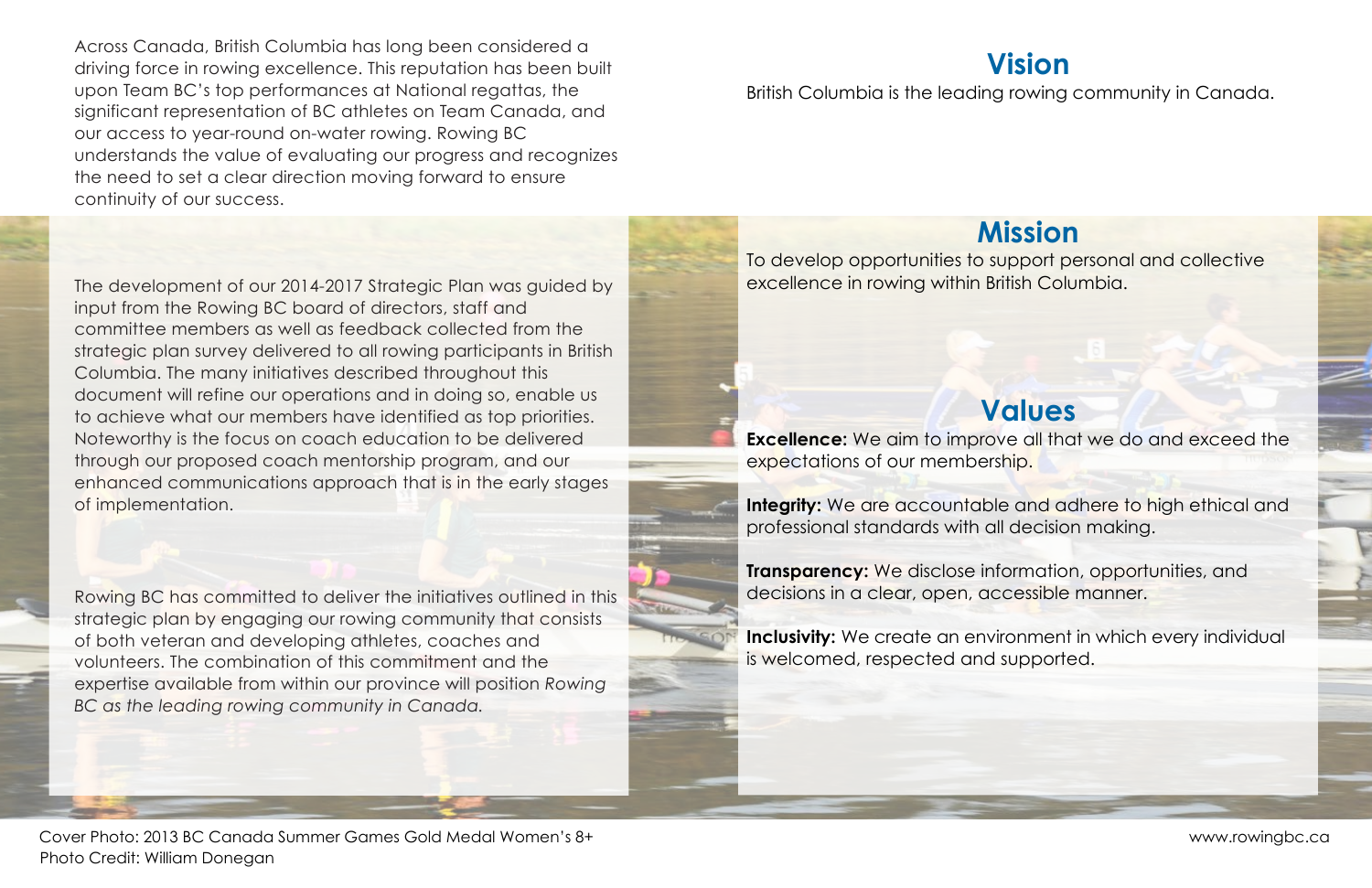# **Pillar 1.** Provide appropriate opportunities for participants in all developmental stages.

**Strategic Priority:** Create an athlete development system that includes all rowers from Learning-to-Train (L2T) to the Training-to-Compete (T2C) stages of development.

- cycle
- bodied and para-rowers
- into the overall system
- Review BC Competition Calendar
- Organize camps for rowers specific to Long Term Athlete Development stages
- and development athletes
- Offer Integrated Support Team events

### **Strategic Priority:** Improve the Umpire Development Program.

#### **Initiatives:**

% Consult key stakeholders (local clubs, private and public schools, universities, Row to Podium programs) to integrate their programs

• Provide Athlete Assistance Partnership funding to High Performance

• Raise awareness of umpiring and assist in recruitment of new umpires • Integrate Umpire education with Coach and Athlete development

- 
- Increase mentorship opportunities for Associate Umpires
- pathways

• Develop a structured Provincial Team system based on a 4-year

• Ensure alignment with RCA High Performance Pathways for able-

#### **Initiatives:**

- Offer professional development opportunities for Team BC Coaches
- Identify gaps in coach knowledge and organize appropriate development opportunities
- Encourage attendance at coach education workshops
- Dedicate a staff position to monitor development of coaches
- Provide opportunities for developing coaches to work with experienced coaches
- Review current coaching standards at BC clubs

### **Initiatives:**

- 1st place finishes at National Rowing Championships (NRCs), 2015 Western Canada Summer Games (WCSG) and 2017 Canada Summer Games (CSG)
- BC will contribute the most athletes of any province to National Training Centres
- Increased retention of rowers
- Increased # of National Coaching Certification Program certified Instructors and Coaches
- Increased # of BC coaches named to RCA National Teams
- Increased # of Licensed Umpires
- Para-rowing opportunities will be integrated with existing programs
- When applicable, all programs will be aligned with the Long Term Athlete Development Pathway

**Strategic Priority:** Provide a Coach Education and Mentorship Program.

# **Expected Outcomes**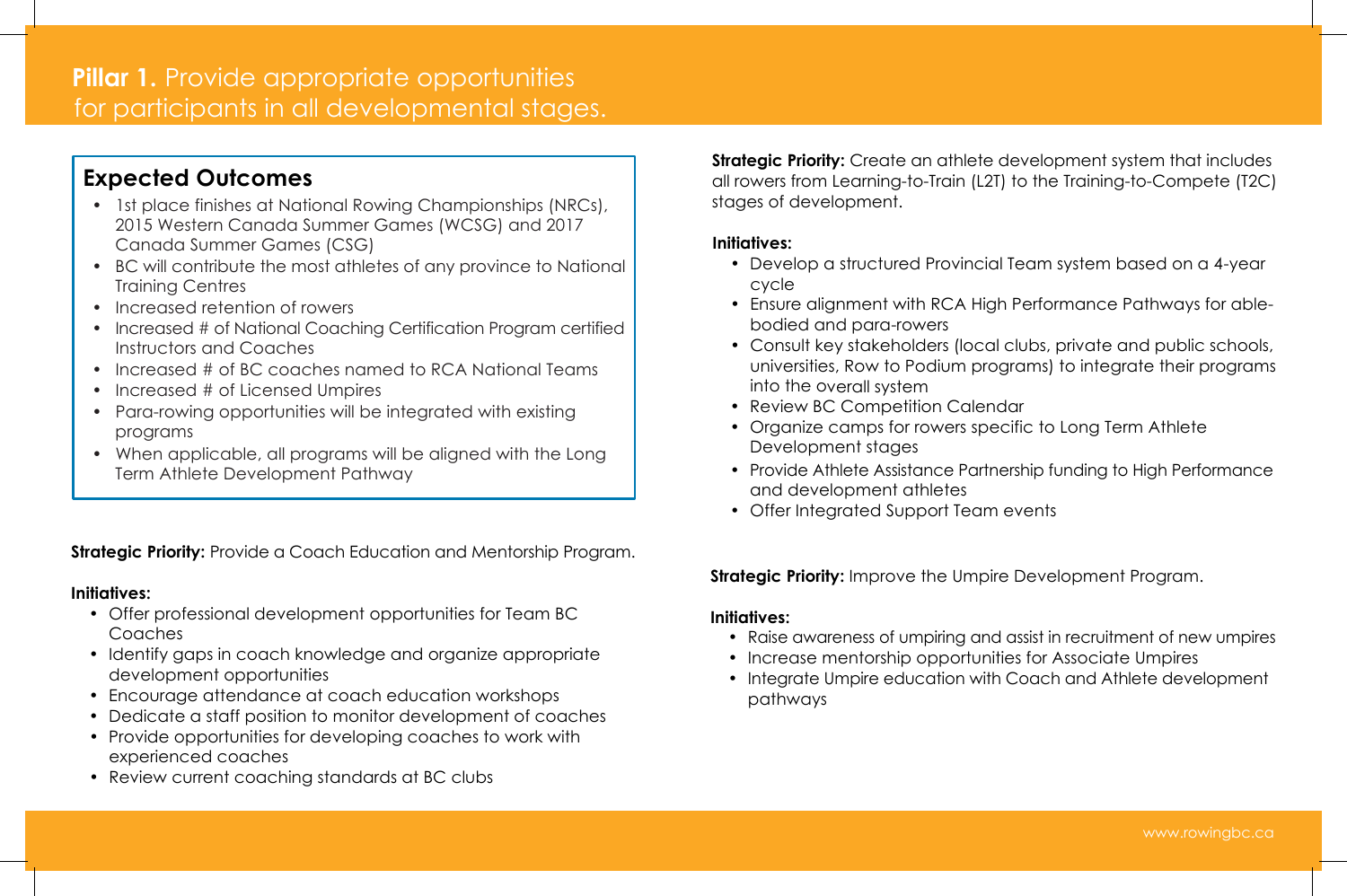### **Initiatives:**

- 
- Update Committee terms of reference
- productivity and achievement of strategic goals
- % Update existing and develop new policies as required

% Align Committees and Director portfolios with strategic pillars % Implement a governance structure that will ensure optimal

**Strategic Priority:** Maintain a financial structure that will support the needs of 5,000 participants.

- Develop a self-generated revenue strategy
- 
- expectations of funding partners

• Implement a regatta sanction process that supports regatta

• Develop a report card for LOCs to assess regatta organization and

**Strategic Priority:** Create an effective Rowing BC organizational structure.

- Create a report card for clubs to identify gaps in their organizational model and operations
- % Organize seminars at Rowing BC AGM on topics identified by clubs

**Strategic Priority:** Increase quality of equipment at local clubs.

### **Initiatives:**

% Identify areas of improvement with government grant applications % Improve financial and operational management to exceed

- Ensure timely communication between Local Organizing Committees (LOCs) and Chief Umpires
- organization
- Rowing BC Support

**Strategic Priority:** Provide club development guidance.

- Coordinate and negotiate discounts for large equipment purchases for member clubs
- % Provide letters of support for equipment purchase grants

### **Initiatives:**

- Reintroduce Rowing BC annual awards
- Identify external awards competitions for nomination of Rowing BC representatives

### **Strategic Priority:** Assist with regatta execution.

# **Pillar 2.** Create sustainable rowing organizations within British Columbia.

- % Increased Rowing BC annual budget
- Increased # of participants registered with Rowing BC in all regions of the province
- Improved results on annual club report cards

### **Initiatives:**

### **Initiatives:**

**Strategic Priority:** Recognize volunteers and stakeholders.

### **Initiatives:**

## **Expected Outcomes**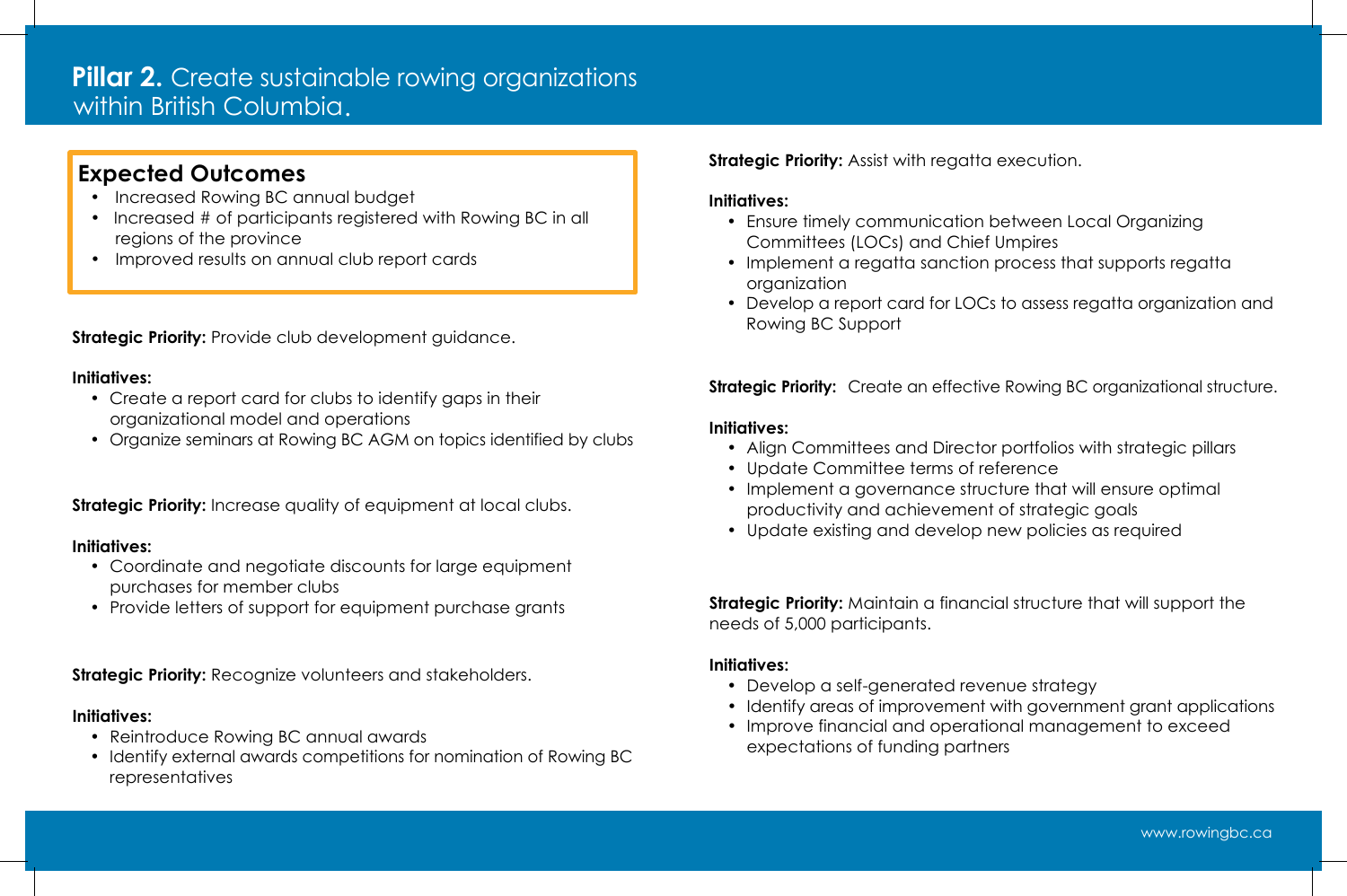# **Pillar 3 .** Enhance communications with Rowing BC members and participants.

### **Strategic Priority:** Improve Rowing BC e-communications.

#### **Initiatives:**

- Develop a Social Media plan
- information
- Create a bi-monthly newsletter
- Update email contact lists
- 

- Visits to clubs by Rowing BC staff and Directors
- % Distribution of annual Member Feedback Survey
- % Contact information for all staff and Directors available
- and coaches
- Create Rowing BC apparel and other merchandise

**Strategic Priority:** Provide opportunities for member feedback.

#### **Initiatives:**

- Prompt follow-up to all requests
- Increased awareness of rowing in the external community
- Increased attendance at Rowing BC events
- % Improved rating of communications efforts in the annual Member Feedback Survey

### **Strategic Priority:** Promotion of Rowing in British Columbia.

#### **Initiatives:**

## **Expected Outcomes**



• Organize community outreach talks delivered by top BC rowers

• Design a new website that will be the hub of all Rowing BC member

• Send a "Welcome to Rowing in BC" email to new participants